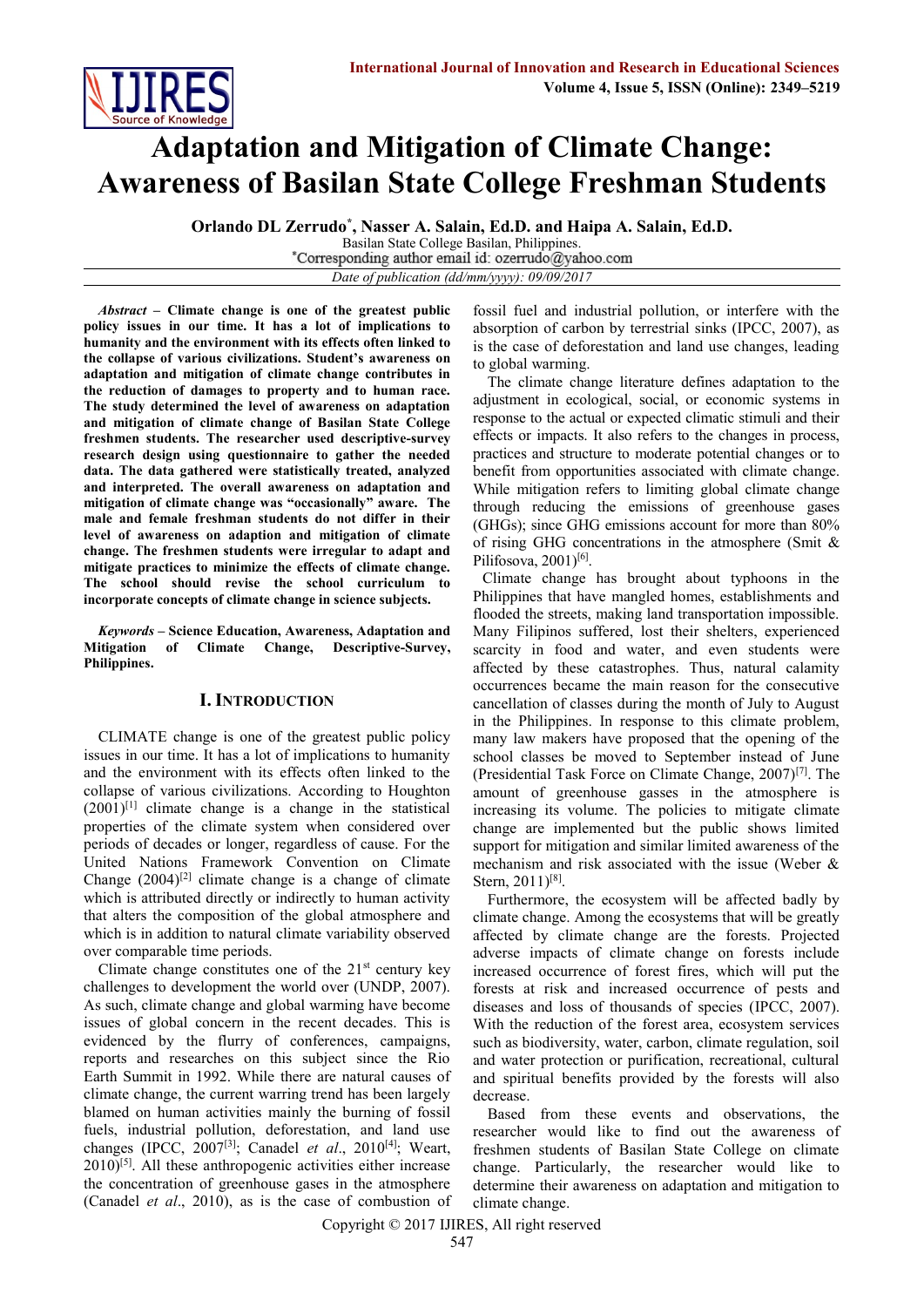

#### *Theoretical Framework*

The Norm-Activation Model (NAM) of Shalom H. Schwartz, 1977 and the Value-Belief-Norm Theory (VBN) of Paul C. Stern, 2000 assume that people act proenvironmentally when they feel a moral obligation to do so, which depends on the extent to which people are aware of the problems caused by their behavior, and feel responsible for these problems and their solution. VBN theory further proposes that problem awareness is rooted in environmental concern and values. The NAM and VBN theories are reasonably successful in explaining low-cost environmental behavior and "good intentions" such as willingness to change behavior, political behavior, environmental citizenship, or policy acceptability. Therefore, the Norm-Activation Model (NAM) and the Value-Belief–Norm Theory (VBN) support this study.

The other theory that will support this study is the Social Representations Theory of Markova, (2008). It is a theory of social knowledge specifically concerned with how individuals, groups, and communities collectively make sense of socially relevant or problematic issues, ideas, and practices. From this perspective, behavior is not causally related to beliefs rather beliefs and behavior coexist as part of the system of meaning used to understand an issue. Different segments of society are likely to interact in diverse ways and at varying levels of intensity with concepts such as climate change. Debatably, individually and as communities of practice, scientists working on climate change engage with the concept more frequently than do distinct branches of government and many in the general public.

## *Conceptual Framework*

The independent variables of the study are awareness of freshman students on adaptation and mitigation and gender differences on climate change. The domains on adaptation and mitigation are (a) tree planting and recycling of waste materials, (b) reduce use of gasoline, diesel, and kerosene, (c) avoid burning garbage at home, (d) switching of unused electrical devices, and (e) practice waste segregation ( reduce, reuse, and recycle).

The dependent variable of this study is the level of awareness of freshman students on the adaptation and mitigation of climate change.

The implications of this study will help increase awareness of freshman students on the adaptation and mitigation of climate change which will then help reduce more damage to property and humanity.



#### Fig.1. Schematic diagram of the conceptual framework of the study

## *Statement of the Problem*

This study determined the level of awareness on adaptation and mitigation of climate change of Basilan State College freshman students.

#### *Specific Objectives*

1. What is the awareness level of freshman students on the adaptation and mitigation of climate change in terms of:

- a) Tree planting and recycling of waste materials.
- b) Reduce the use of gasoline, diesel, and kerosene.
- c) Avoid burning of garbage.
- d) Switching off unused electrical bulbs and electrical devices and,
- e) Practice waste segregation at home?

2. Is there a significant difference between male and female freshmen students on the awareness of adaptation and mitigation of climate change?

#### *Statement of the Hypothesis*

There is no significant difference of male and female freshman students on adaptation and mitigation of climate change.

## **II. RESEARCH DESIGN AND PROCEDURES**

This chapter frameworks the manner in which the study will be conducted. The key components are the research method, the sample, research instrument, data gathering procedure and statistical treatment of the data.

#### *Research Method*

The approach used in this study is descriptive-survey research method. The descriptive-survey method of research, according to Travers (1978) aims to answer questions regarding the status or nature of the situation as it exists at the time of the study, which also involves testing certain hypotheses and exploring the causes of the particular phenomena. Since this study needs to determine the awareness of the respondents on adaptation and mitigation of climate change, this method is used.

## *The Respondent and Sample*

The respondents of the study were the freshman students of Basilan State College, Basilan Province. The courses with board examination like Bachelor of Elementary Education and Bachelor of Secondary Education, Bachelor of Science in Nursing, Bachelor of Science in Criminology, and Bachelor of Science in Nutrition and Dietetics were the respondents of the study. The other respondents were the Bachelor of Arts and Bachelor in Computer Science which does not require a board examination. The respondents were mixtures of male and female students. The stratified-random samples were used in this study to take the exact ratio of samples needed for each courses. The total population of the respondents' is 981. Using the Slovin's formula with a margin error of 5%, it generated 284 samples. Shown below is the number of samples for each course.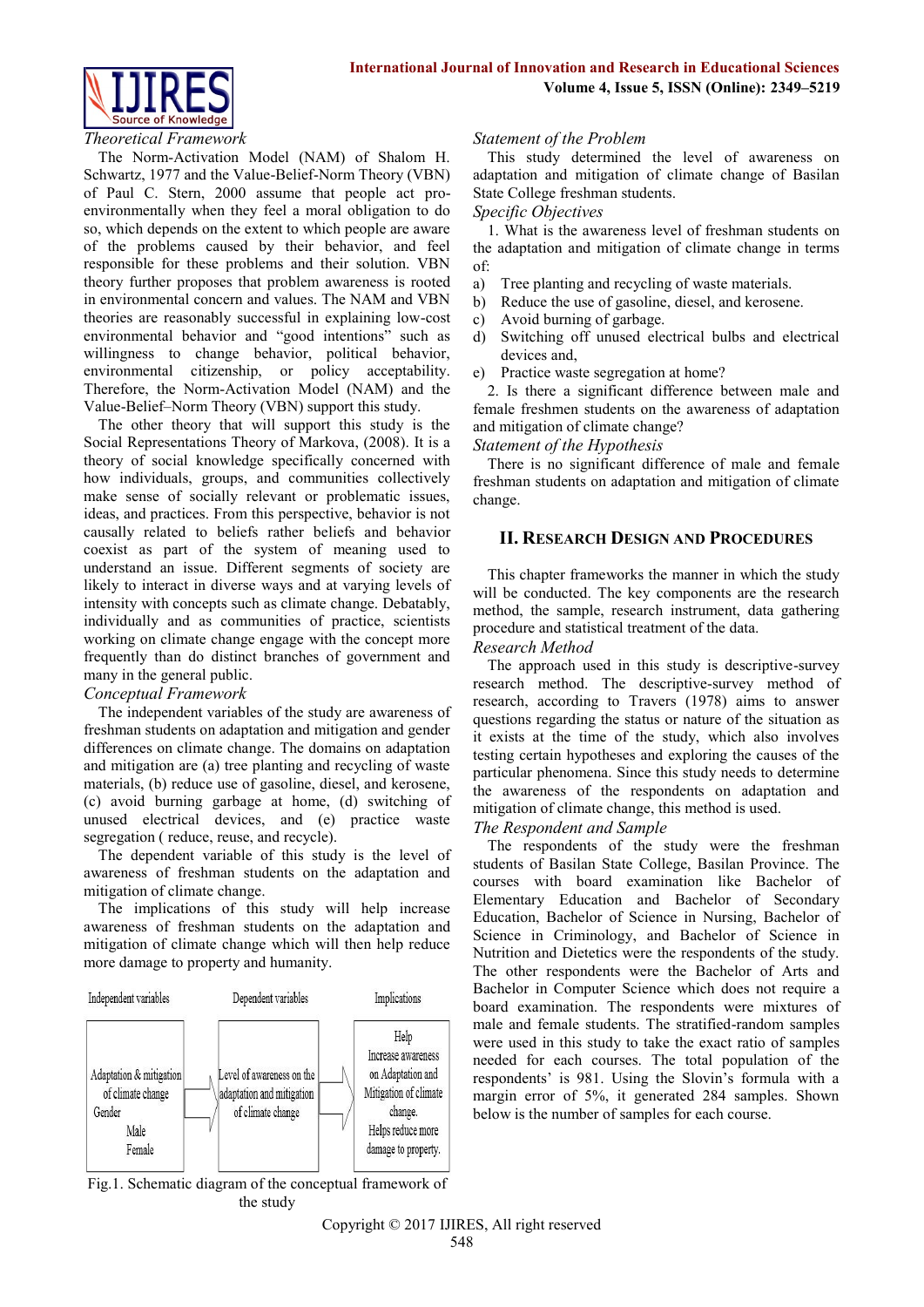

| Course                              |      | <b>Sex</b> | No. of            |
|-------------------------------------|------|------------|-------------------|
|                                     | Male | Female     | Respondents       |
| AB                                  | 48   | 110        | 158               |
| <b>Bs Computer Science</b>          |      |            | 15                |
| <b>Bs Criminology</b>               | 25   |            | 34                |
| Education(BEED/BSED)                | 10   | 32         | 42                |
| <b>Bs Nursing</b>                   |      |            | $12 \overline{)}$ |
| <b>Bs Nutrition &amp; Dietetics</b> |      | 12         | 23                |
| Total                               | 106  | 178        | 284               |

Table 1. The distribution of the respondents  $(N = 284)$ 

Table 1 shows the distribution of the samples using stratified-random sample. The total male respondents are 106 and the female respondents are 178. The total samples in this study are 284.

## *The Research Instrument*

A survey was conducted to measure the respondents' awareness on adaptation and mitigation of climate change. The general purpose of the survey is to collect data from the respondents about their knowledge and opinion on climate change (Gall et al., 1996). A questionnaire was formulated as a survey instrument to obtain the present awareness of freshman students of Basilan State College on climate change.

The questionnaire is of two parts; Part A is the Personal Profile of the respondents and Part B is the awareness of the freshmen students on adaptation and mitigation of climate change.

Each item has alternate responses, consisting of:

Awareness on Adaptation and Mitigation of climate change

- $1 =$  Never.
- $2 =$  Seldom.
- $3 = Occasionally$ .
- $4 =$  Usually.
- $5 =$  Always.

#### *The Instrument Reliability*

The Alpha (Cronbach), a model of internal consistency reliability, which is based on the average inter-item correlation, is the model adopted in this study.

Internal consistency reliability vary from a low of 0 to a high of 1.0 and represent the proportion of the variance in the respondents' scores that are attributable to the true differences on the psychological construct (DeVellis, 1991). The following guidelines have been proposed by DeVellis (1991) regarding acceptable reliabilities for research instrument scales:

| Below .60           | Unacceptable           |  |  |
|---------------------|------------------------|--|--|
| 65. Between .60 and | Undesirable            |  |  |
| 10. Between .65 and | Minimally acceptable   |  |  |
| 80. Between .70 and | Respectable            |  |  |
| 90. Between .80 and | Very Good              |  |  |
| Much Above 90       | Very Good, considering |  |  |
|                     | shortening the scale   |  |  |

An instrument with a Cronbach Alpha value of below 0.60 would mean that its reliability is unacceptable. An Alpha value of between 0.60 and 0.65 would signify that its reliability is undesirable. An Alpha value between 0.65 to 0.70 would be interpreted as minimally acceptable. A

value of between 0.70 and 0.80 implies that the instrument's reliability is respectable. An Alpha value of 0.80 and 0.90 indicates that the reliability is very good. An instrument is considered having a good reliability, and with the possibility of shortening its scale, is that with a Cronbach Alpha of much above 0.90.

A pre-testing of the questionnaire will be conducted on 30 freshman students of the college who are not included as respondents of the study. An instrument reliability analysis will then be conducted based on the data that will be obtained. The result of such test was that the Cronbach Alpha value was 0.84, which means that the reliability of the instrument was very good.

## *The Instrument Validity*

The Alpha (Cronbach), a model of internal consistency reliability, which is based on the average inter-item correlation, will be used to determine the validity of the instrument. Using the path finder analysis of Cronbach Alpha model, the Cronbach Alpha of each item in a questionnaire must not have a Cronbach Alpha value of less than 0.7.

A pre-testing of the questionnaire will be conducted to 30 freshman students of the college who are not part of the study using this analysis. Since each item in the questionnaire does not have a Cronbach Alpha value of less than 0.7, the instrument of this study was very valid.

## *Data Gathering Procedure*

Permission will be asked from the college president to conduct the survey of this study on the freshmen students. Upon approval by the President, the researcher will start mining data to answer the researcher questions. Then collate the data and start the statistical treatment of the data.

## *Statistical Treatment of the Data*

In this section, the descriptive and inferential statistics will be used to describe the data.

To determine the respondents' profile, the frequency will be used.

To determine the level of awareness on adaptation and mitigation of climate change, the mean and average mean will be used.

To determine the significant difference on gender, the ttest will be used.

# **III. PRESENTATION, ANALYSIS AND INTERPRETATION OF DATA**

This chapter presents the analysis and interpretation of data gathered based on the research problems. The presentation of data is in order arranged according to the statements of problems in an attempt to answer them congruently.

The first research question that this study sought to answer was, "What is the awareness level of freshman students on the adaptation and mitigation of climate change in terms of:

- a) Tree planting and recycling of waste materials.
- b) Reduce the use of gasoline, diesel, and kerosene.
- c) Avoid burning of garbage.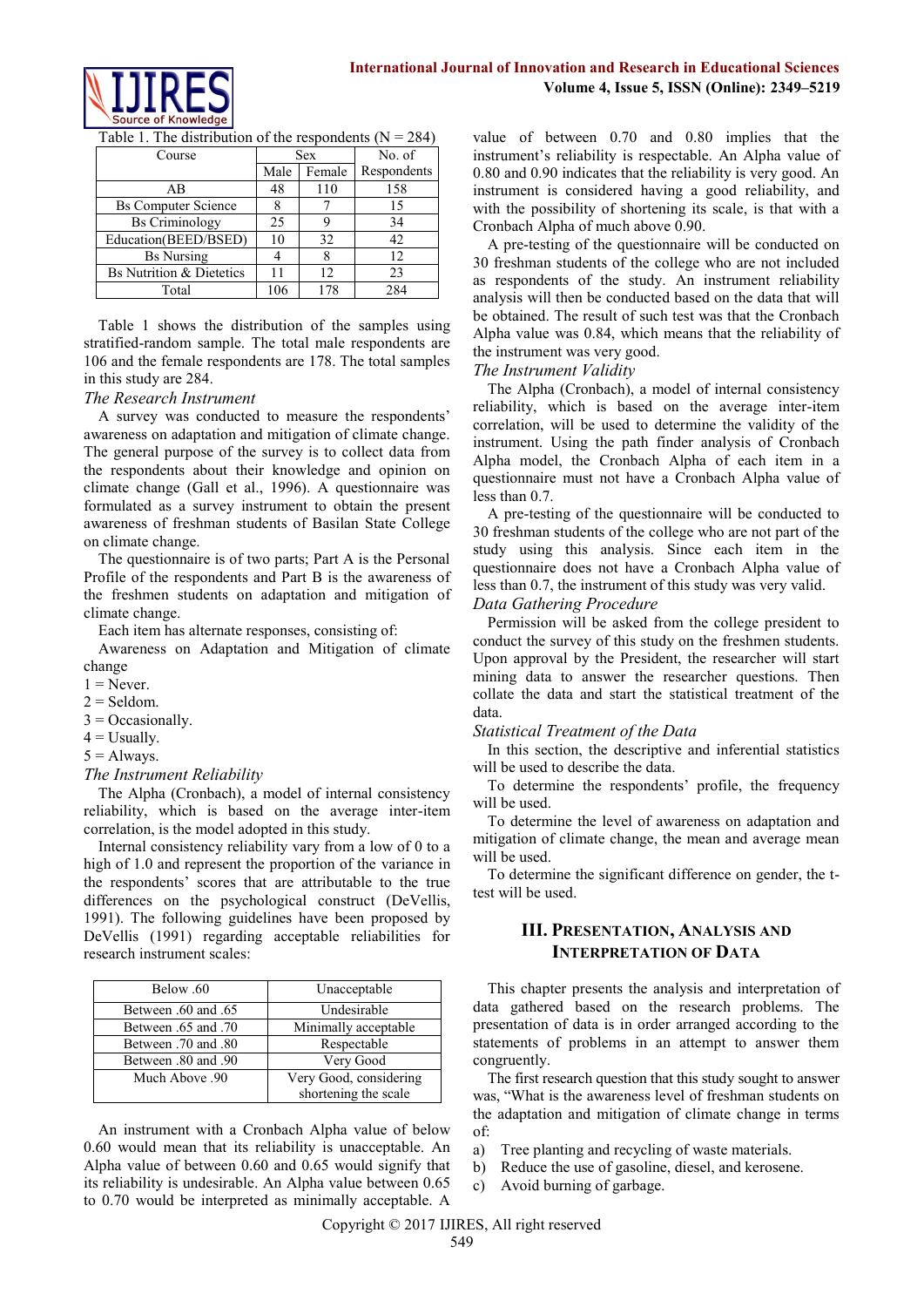# **International Journal of Innovation and Research in Educational Sciences Volume 4, Issue 5, ISSN (Online): 2349–5219**



Switching off unused electrical bulbs and electrical devices and,

Table 2. Level of awareness on adaptation and mitigation of climate change of freshman students

| of chinate change of heshinan stadents  |      |              |  |  |
|-----------------------------------------|------|--------------|--|--|
| Awareness on adaptation and             | Mean | Descriptive  |  |  |
| mitigation of climate change            |      | Equivalent   |  |  |
| a) Tree planting $&$ recycling of waste | 3.32 | Occasionally |  |  |
| materials.                              |      |              |  |  |
| b) Reduce use of gasoline, diesel, $\&$ | 3.00 | Occasionally |  |  |
| kerosene.                               |      |              |  |  |
| c) Avoid burning of garbage.            | 3.38 | Occasionally |  |  |
| d) Switching of unused electrical       | 3.47 | Occasionally |  |  |
| bulbs and devices.                      |      |              |  |  |
| e) Practice waste segregation at        | 3.27 | Occasionally |  |  |
| home.                                   |      |              |  |  |
| Grand Mean (GM)                         | 3.28 | Occasionally |  |  |

*Legend:*

- $1 1.9$  = Never.
- $2-2.9$  = Seldom.
- $3-3.9$  = Occasionally.

 $4-4.9$  = Usually.

 $5 - Above = Always$ .

The findings revealed that the freshmen students are aware "occasionally" on adaptation and mitigation of climate change. They are "occasionally" more aware on "switching of unused electrical bulbs and devices and less aware of "reduce use of gasoline, diesel, and kerosene. The overall awareness on adaptation and mitigation of climate change is occasionally aware with mean of 3.28.

In his studies, Pitpitunge,  $2013^{[9]}$ , it showed that the students hold more correct perceptions on the basic concepts and causes of climate change but have low awareness on the effects and adaptation of climate change. The students also had alternative perceptions and they had poor knowledge and comprehension on the aspects of climate change.

The second research question that this study sought to answer was "Is there a significant difference on male and female freshmen students on adaptation and mitigation of climate change?

Table 3 Significance of the difference on adaptation and mitigation of climate change between male and female freshmen students

| поэшпон эшионкэ           |      |                  |        |             |
|---------------------------|------|------------------|--------|-------------|
| Awareness on adaptation   | Male |                  | Female |             |
| and mitigation of climate |      |                  |        |             |
| change                    |      |                  |        |             |
|                           |      | Mean Description | Mean   | Description |
| a) Tree planting $\&$     | 3.44 | Moderate         | 3.37   | Moderate    |
| recycling of waste        |      | extent           |        | extent      |
| materials.                |      |                  |        |             |
|                           |      |                  |        |             |
| b) Reduce use of          | 3.15 | Moderate         | 3.05   | Moderate    |
| gasoline, diesel, &       |      | extent           |        | extent      |
| kerosene.                 |      |                  |        |             |
| c) Avoid burning of       | 3.24 | Moderate         | 3.39   | Moderate    |
| garbage.                  |      | extent           |        | extent      |
| d) Switching of unused    | 3.35 | Moderate         | 3.67   | Moderate    |
| electrical bulbs $\&$     |      | extent           |        | extent      |
| devices.                  |      |                  |        |             |

| Awareness on adaptation             | Male          | Female |          |
|-------------------------------------|---------------|--------|----------|
| and mitigation of climate<br>change |               |        |          |
| e) practice waste                   | 3.36 Moderate | 3.37   | Moderate |
| segregation at home                 | extent        |        | extent   |
| Grand Mean (GM)                     | 3.30 Moderate | 3.37   | Moderate |
|                                     | extent        |        | exten    |

Table 4. The t-value and p-value on the adaptation and mitigation of climate change

| Awareness on the adaptation and    | $T-$    | $P -$ | Interpretation  |  |
|------------------------------------|---------|-------|-----------------|--|
| mitigation of climate change       | value   | value |                 |  |
| a) Tree planting $&$ recycling of  | $-.541$ | .589  | Not significant |  |
| waste materials.                   |         |       |                 |  |
| b) Reduce use of gasoline, diesel, | $-699$  | .485  | Not significant |  |
| & kerosene.                        |         |       |                 |  |
| c) Avoid burning of garbage.       | 1.035   | .302  | Not significant |  |
| d) Switching of unused electrical  | 2.044   | .042  | Significant     |  |
| bulbs & devices.                   |         |       |                 |  |
| e) Practice waste segregation at   | .080    | .936  | Not significant |  |
| home                               |         |       |                 |  |
| Total                              | 0.383   | 0.47  | Not significant |  |

There is no significant difference on the awareness of adaptation and mitigation of climate change between male and female on tree planting & recycling of waste materials, t  $(284)$ ) = -.541, p =.589.

There is no significant difference on the awareness of adaptation and mitigation of climate change between male and female on reduce use of gasoline, diesel, & kerosene, t  $(284)$ ) = -.699, p = .485.

There is no significant difference on the awareness of adaptation and mitigation of climate change between male and female on avoid burning of garbage,  $t(284) = 1.035$ ,  $p = .302$ .

There is a significant difference on the awareness of adaptation and mitigation of climate change between male and female on switching of unused electrical bulbs & devices, t  $(284)$ ) = 2.044, p = .042.

There is no significant difference on the awareness of adaptation and mitigation of climate change between male and female on practice waste segregation at home, t (284))  $= .080, p = .936.$ 

The results indicate that the switching of unused electrical bulbs & devices show significant difference on the awareness of the adaptation and mitigation of climate change and the others show no significant difference on the adaptation and mitigation of climate change between male and female. The results shows that since the p values  $(p = 0.47)$  is greater than assumed alpha level of significance of .05, therefore there is no significant difference between male and female on the awareness on adaptation and mitigation of climate change.

It was reported that women and men perceive and experience climate change in diverse ways because of their distinct socially constructed gender roles, responsibilities, status and identities, which result in varied coping strategies and responses (Lambrou & Nelson,  $2010$ <sup>[10]</sup>.

e) Practice waste segregation at home?"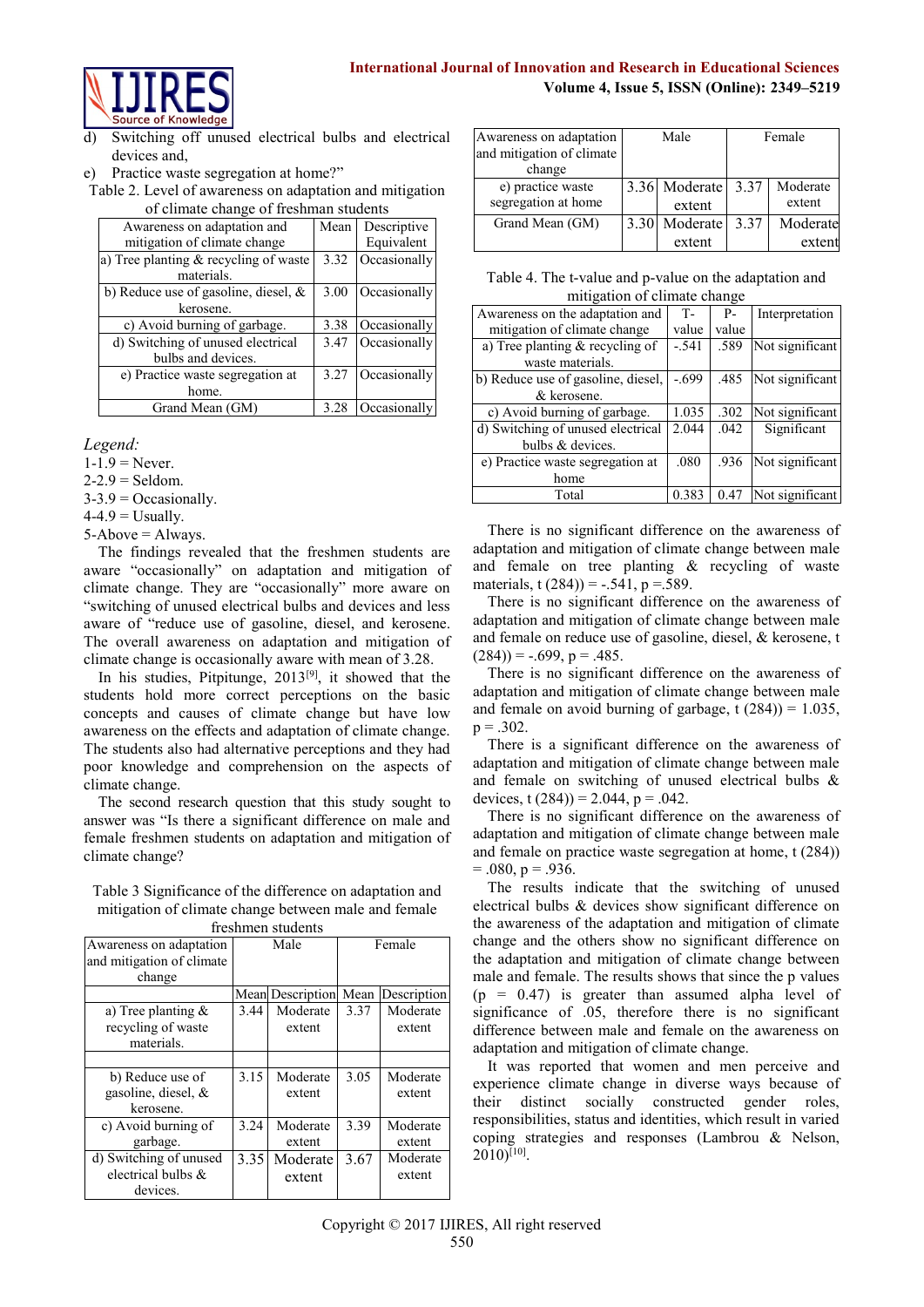

## **IV. CONCLUSION**

Our global student's must implement the measures to adapt and mitigate climate change due to unpredictable change of climate. Each one in this world must take part to discover other measures how to adopt and mitigate climate change. The level of awareness of Basilan State College freshman students on Adaptation and Mitigation of climate change is "Occasional". It indicates that the freshman students are irregular in practice to adapt and mitigate to reduce the effects of climate change. Awareness on climate change adaptation is not only for persons in school but also for out of school individuals. The hypothesis that there is no significant difference on male and female freshman students on adaptation and mitigation of climate change awareness is accepted. Since *climate change* is a huge global problem face by man today, subjects on climate change must be a part of a school curriculum from elementary grade to high school level.

#### **V. RECOMMENDATION**

Based on the findings of this study, the following recommendations are proposed for education curriculum planners and researchers:

*For the Educational Curriculum Planners:*

- 1. Our school curriculum must be revised so that it can transfer the climate change knowledge to our students. Our teachers must be involved in designing the climate change knowledge for our students to ensure that the content developed is simple and easy to understand.
- 2. Our school must embark on capacity building on climate change to ensure that teachers' understanding of climate change is improved before incorporating climate change knowledge in their subjects.

*For the Future Researchers*

- 1. Researchers should also explore the link between level of awareness on climate change and behavior change to inform any policy that seeks to make the public adopt positive environmental behaviors through awareness creation.
- 2. Researchers should also craft a study on the best resource materials available that students need to supplement their contents on climate change.

#### **REFERENCES**

- [1] Houghton, J.T. (ed.) (2001). Appendix I Glossary. Climate Change 2001: The scientific basis: Contribution of Working Group to the Third Assessment Report of the Intergovernmental Panel on Climate Change Cambridge: United Kingdom: Cambridge University Press.
- [2] United Nations Framework Convention on Climate Change (UNFCCC, 2004). The First Ten Years. Produced by the Information Services of the UNFCCC secretariat. Hales worth, UK by Techno graphic Design and Print Ltd.
- [3] Solomon s. et. al. IPCC (2007). Summary of policy makers. Climate change 2007: the physical science basis. Contribution of working group 1 to the Fourth Assessment Report of the Intergovernmental Panel on Climate Change. Cambridge university press, Cambridge, united kingdom and new york, ny, usa.
- [4] Canadel, J.G., et. al. (2010). Interactions of the carbon cycle, human activity, and the climate system: a research portfolio. Current Opinion in Environmental Sustainability, vol. 2, pp. 301- 311. doi 10.1016/j.consust.2010.08.003.
- [5] Weart, S.R. (2010). The idea of anthropogenic global climate change in the 20th century. WIREs Climate Change, vol. 1, pp. 67-81. 1: 67-81. doi: 10.1002/wcc.6
- [6] Smit, B., & Pilifosova, O. and others 2001: Adaptation to climate change in the context of sustainable development and equity. In McCarthy, j.j., Canziani, o. Leary, n. a., Dokken, d. j. and White, k. s., Eds, Climate Change 2001: Impacts, Adaptation and Vulnerability. ipcc working group ii. Cambridge: Cambridge University Press, 877-912.
- [7] Presidential Task Force on Climate Change: The Philippine Response. www.doe.gov.ph/cc/ptfcc.htm.
- [8] Weber, E.U. & Stern. (2011). Public understanding of climate change in the United States. American Psychologist, 66(4), 315- 328.doi:10.1037/a0023253
- [9] Pitpitunge A. (2013). STUDENT'S PERCEPTION ABOUT CLIMATE CHANGE, Philippine Science High School-Central Luzon Campus, Philippines, Asian Journal of Biology (VOL.7 (2013).
- [10] Lambrou, Y., & Nelson, S. (2010). Farmers in a Changing Climate: Does Gender Matter? – Food Security in Andhra Pradesh, India. Food and Agricultural Organisation (FAO),<br>Rome italy www.fao.org/docrep/013/11721e Rome, italy. [www.fao.org/docrep/013/11721e](http://www.fao.org/docrep/013/11721e) [WWW.FAO.ORG/DOCREP/013/I1721E/I1721E00.HTM\)](http://www.fao.org/DOCREP/013/I1721E/I1721E00.HTM)

## **AUTHORS' PROFILES**



**Orlando D.L. Zerrudo** was born in Isabela City, Basilan Province, Philippines on February 20, 1955. Zerrudo finished Liberal Arts major in general science at Universidad de Zamboanga, Zamboanga City, Philippines on 1998. Zerrudo earned his Master of Arts in Science Education at Universidad de Zamboanga, Zamboanga City, Philippines on 2010. He is currently

the ASSOCIATE DIRECTOR FOR RESEARCH and a GRADUATE SCHOOL/COLLEGE INSTRUCTOR at Basilan State College, Isabela City, Basilan Province. He was a SECONDARY and TERTIARY TEACHER and an ADVISER of a project proponent in science fair competitions in the country for 20 years. He presented research papers at research conferences held in the country. He published "Causes of Teenage Pregnancy of College Students in Basilan State College" (Palawan, Philippines: Integrated South East Asian Research Journal on Higher Education ISSN 2467-5997, Volume 2, Issue 1, 2016); "Effects of Climate Change: Awareness of Freshman Students of Basilan State College" (Palawan, Philippines: Integrated South East Asian Research Journal on Higher Education ISSN 2467-5997, Volume 1, Issue 1, 2015); and "Knowledge, Attitude, and Practices of Basilan State College Education Students on Solid Waste Segregation" (Iloilo City, Philippines: ADLE Research Journal ISSN 23508175, Volume 1, No.1, 2013). He is presently working on a paper entitled "Interfaith Marriages of Basilan State College Students".



**Dr. Nasser A. Salain** was born in Tuburan, Basilan Province, Philippines, on June 3, 1973. His educational background includes: a degree in Doctor of Education major in Educational Management, Zamboanga City, 2011; a Masters degree in Public Administration, Basilan, 1998; Bachelor of Secondary Education, Basilan, 1993; and Bachelor of Arts, Basilan, 1996. He

is the President of Basilan State College from 2010 up to the present. He served as Basilan Sanguniang Panlalawigan member from 2001 to 2010. He also served as Sanguniang Panlalawigan Youth Representative. He had published research papers in refereed journals such as the International Association of Multidisciplinary Research (IAMURE), ADLE, and International Research Enthusiast Society Inc. (IRESInc.) Research Journals. Dr. Salain is a member of the Basilan Jaycees, and was VP for Community Development; He is the Founding Chairman of the Basilan Youth Network Alliance; member of the National Amnesty Philippines; member, Philippine Muslim Youth Congress; and Vice Chairman of the Basilan Young Professional Alliance, among others. His

Copyright © 2017 IJIRES, All right reserved